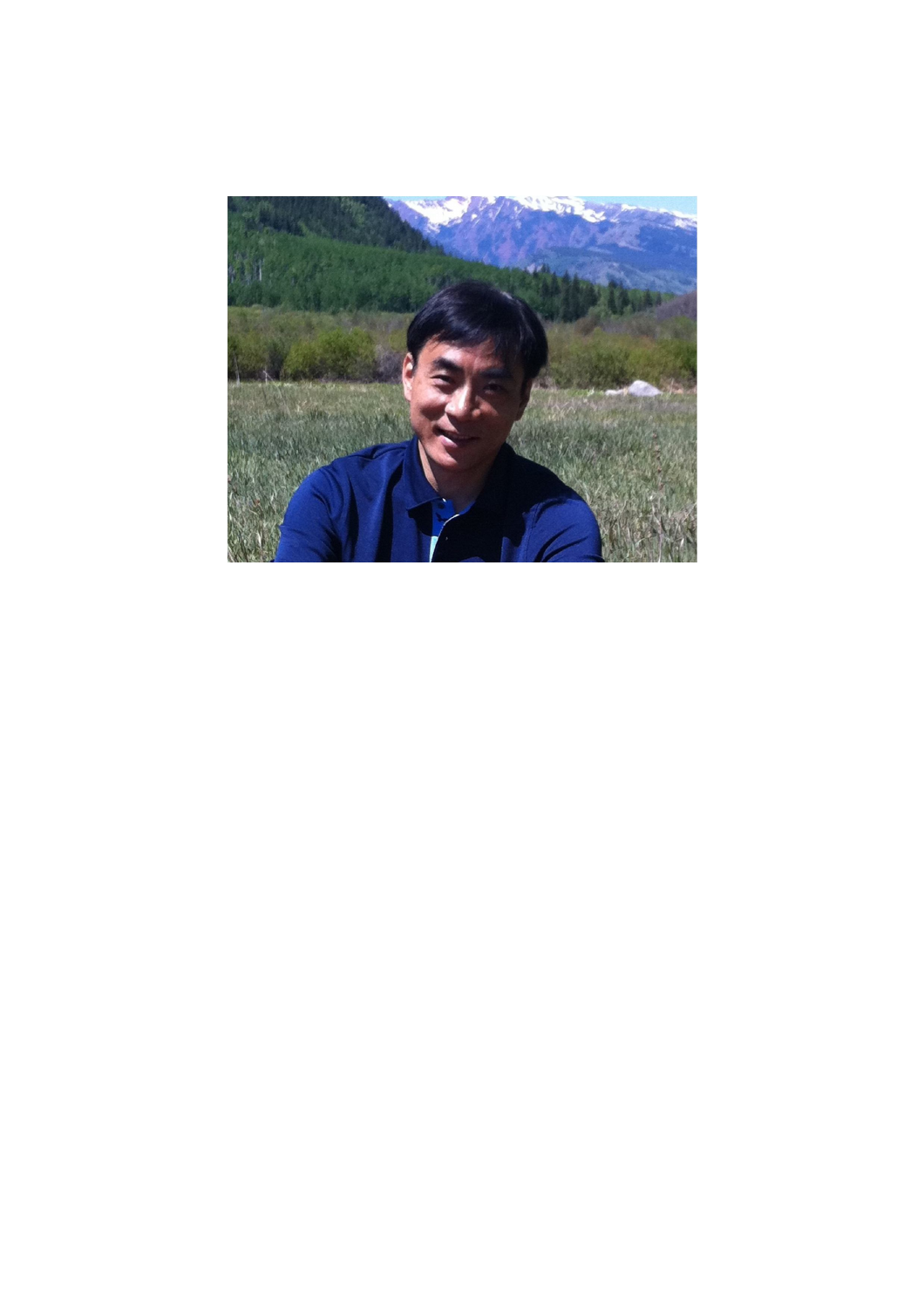# **CURRICULUM VITAE of Prof. TANG LEIHAN (lhtang@hkbu.edu.hk)**

### **Name: Tang Leihan**

#### **Academic qualifications:**

| 1978.3-1981.7 B. Sc. |        | Univ. of Science and Tech. of China |
|----------------------|--------|-------------------------------------|
| 1981.9-1983.1        | M. Sc. | Carnegie Mellon University          |
| 1983.2-1987.7 Ph.D.  |        | Carnegie Mellon University          |

### **Previous academic positions held:**

| 1996.1-1997.1 Lecture |                                   | <b>Imperial College</b>      |
|-----------------------|-----------------------------------|------------------------------|
|                       | 1997.1-2005.6 Associate Professor | Hong Kong Baptist University |

### **Present academic position:**

2007.5- Professor Hong Kong Baptist University

# **Previous relevant research work:**

Living systems offer endless examples of spatio-temporal patterns ranging from glycolytic oscillations in starved yeast cells to morphogenesis in animal and plant development. Supporting this diverse spectrum of form and behavior is an intricate web of molecules and molecular reactions driven by energy. Using methods of nonequilibrium statistical physics, we i) construct and analyze minimal but quantitative models to trace key players and their interactions for a given phenomenon; ii) investigate molecular processes in specific organisms to make contact with the underlying physical and biochemical reality; iii) develop methodologies and tools for systematic analysis of feedback and regulation in a network setting to dissect biological complexity in connection with functional optimization. Close integration of the statistical mechanical, biophysical, and systems research will contribute to the revelation of the most-tightly kept secrets behind successful life strategies. Specific on-going projects include,

### Metabolic regulation of micro-organisms

The biochemical processes underlying growth of the model bacterium Escherichia coli have been carefully studied experimentally for more than half a century, with vast knowledge collected on the properties of enzymes and pathways that make up its metabolic system. Yet there is limited understanding on how the cell orchestrates this metabolic repertoire to achieve fast growth. Our research aims at developing systematic computational methodologies to i) identify the regulatory interactions at work from genome-scale metabolic profiling data that are becoming routinely available in recent years; ii) examine the performance of regulatory schemes that incorporate the observed interactions through model studies; iii) assist experimental investigations where bacteria growth is an important component in the system dynamics..

#### Bacteria-based tumor therapy

Can engineered bacteria be equipped with magic tools to kill cancer cells? This question is addressed in the collaborative research project (CRF) by the HKU (PI: Dr. Jian-Dong Huang) and HKBU teams. On the computational side, we have developed continuum models to profile cell